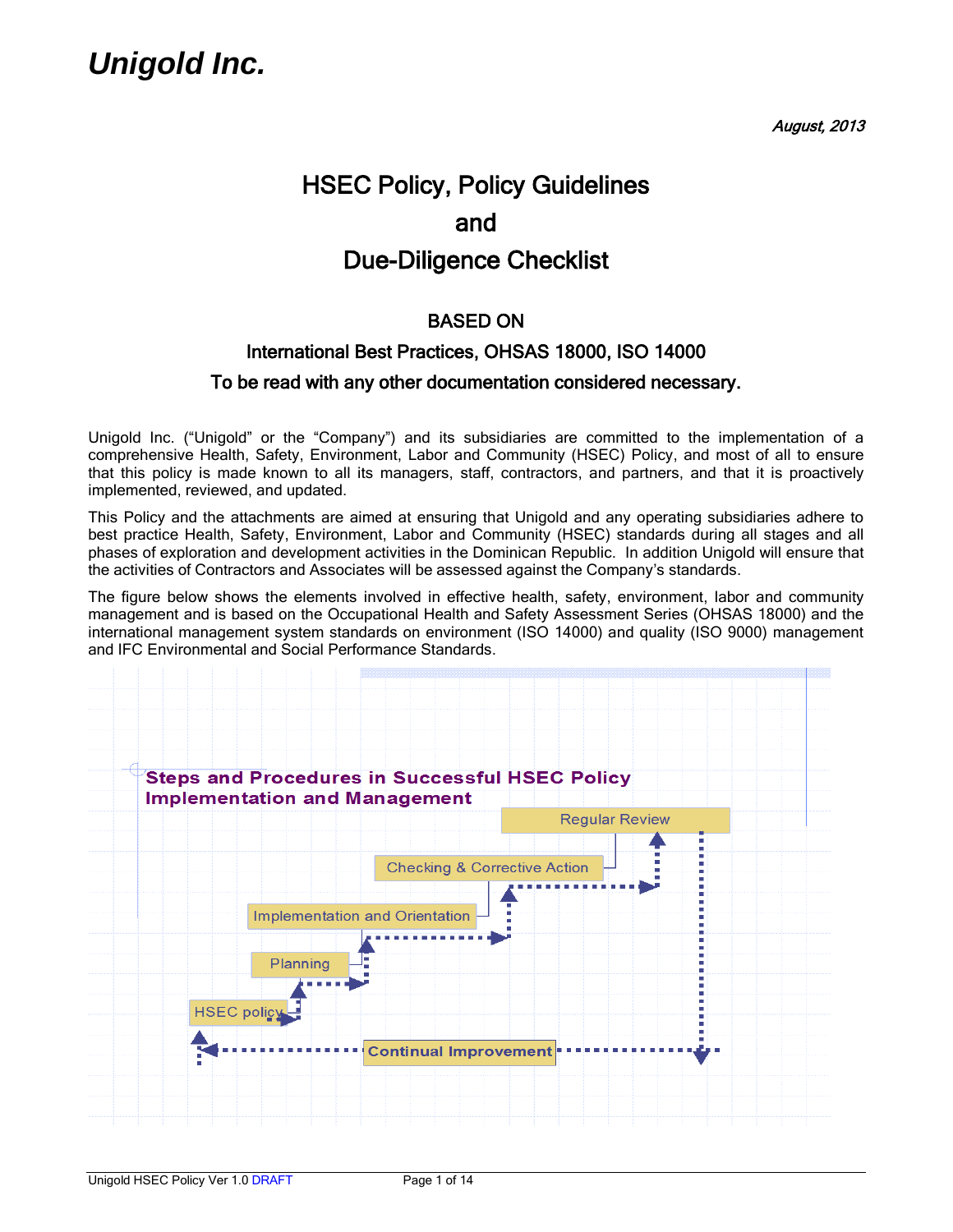## Policy Overview

#### Unigold and its subsidiaries are committed to proactive and sustainable health, safety, environmental management and community best practice policies. Policy statements in each specific area are contained in this document

In respect of the above, the Company will:

- ♦ Build on international best practices for exploration and mining,
- ♦ Implement environmental and social requirements as laid down by the Dominican Republic authorities,
- Implement labor, health and safety best practices,
- ♦ As a minimum comply with national laws and regulations, and in compliance with IFC Performance Standards and Environmental, Health and Safety Guidelines,
- ♦ Establish and implement appropriate communication, consultation and information disclosure plans and procedures taking all stakeholders into consideration.

The Company will ensure that wherever possible and necessary it will assist in the development of sustainable local policies and procedures that will minimize the impact of exploration and mining on the natural landscape and local communities, and which will ensure a safe and healthy environment for the communities and natural resources, including wildlife, that may reside in the areas where exploration and possible subsequent mining may occur.

The above principles will also apply in respect of the approach to health and safety for all employees and those individuals, communities and companies that may become involved with or affected by the planned exploration programme, and all subsequent evaluation and mining programmes.

In addition to the Policy Documents and Guidelines presented below all users of this material should also refer to the Management System Documents (including ESHS Management Plans and Procedures) prepared by the Company for exploration activities.

#### Guideline Overview

The following overarching guidelines are applicable generally throughout the life of the project:

| <b>HSEC Risk</b><br>Assessments and<br><b>Management</b> | All Company activities will be undertaken under the strictest HSEC<br>management controls with all necessary plans and procedures in place to<br>ensure that immediate impacts are mitigated and that appropriate recovery<br>and rehabilitation processes are set in place. |
|----------------------------------------------------------|------------------------------------------------------------------------------------------------------------------------------------------------------------------------------------------------------------------------------------------------------------------------------|
|                                                          | HSEC risks and hazards will be constantly reviewed, assessed, identified,<br>$\bullet$<br>documented, and managed.                                                                                                                                                           |
|                                                          | HSEC risk management identification procedures will be carried out at each<br>$\bullet$<br>new or existing site or operation, recorded and maintained in a HSEC Risk<br>Register.                                                                                            |
|                                                          | New risks and HSEC plans and procedures will be developed, implemented<br>$\bullet$<br>and communicated whenever identified, with training provided for the<br>management of all risks.                                                                                      |
| Leadership and<br>Accountability                         | All directors, managers, employees and contractors shall understand their<br>accountability and demonstrate leadership and commitment to the HSEC<br>Policy.                                                                                                                 |
|                                                          | The Directors and Management shall ensure compliance and regularly review<br>$\bullet$<br>HSEC performance and risks.                                                                                                                                                        |
|                                                          | Managers and Team Leaders are accountable for the HSEC performance of<br>$\bullet$<br>their business, and the implementation and communication of the HSEC and<br>shall see that regular meetings are held to disseminate procedures and                                     |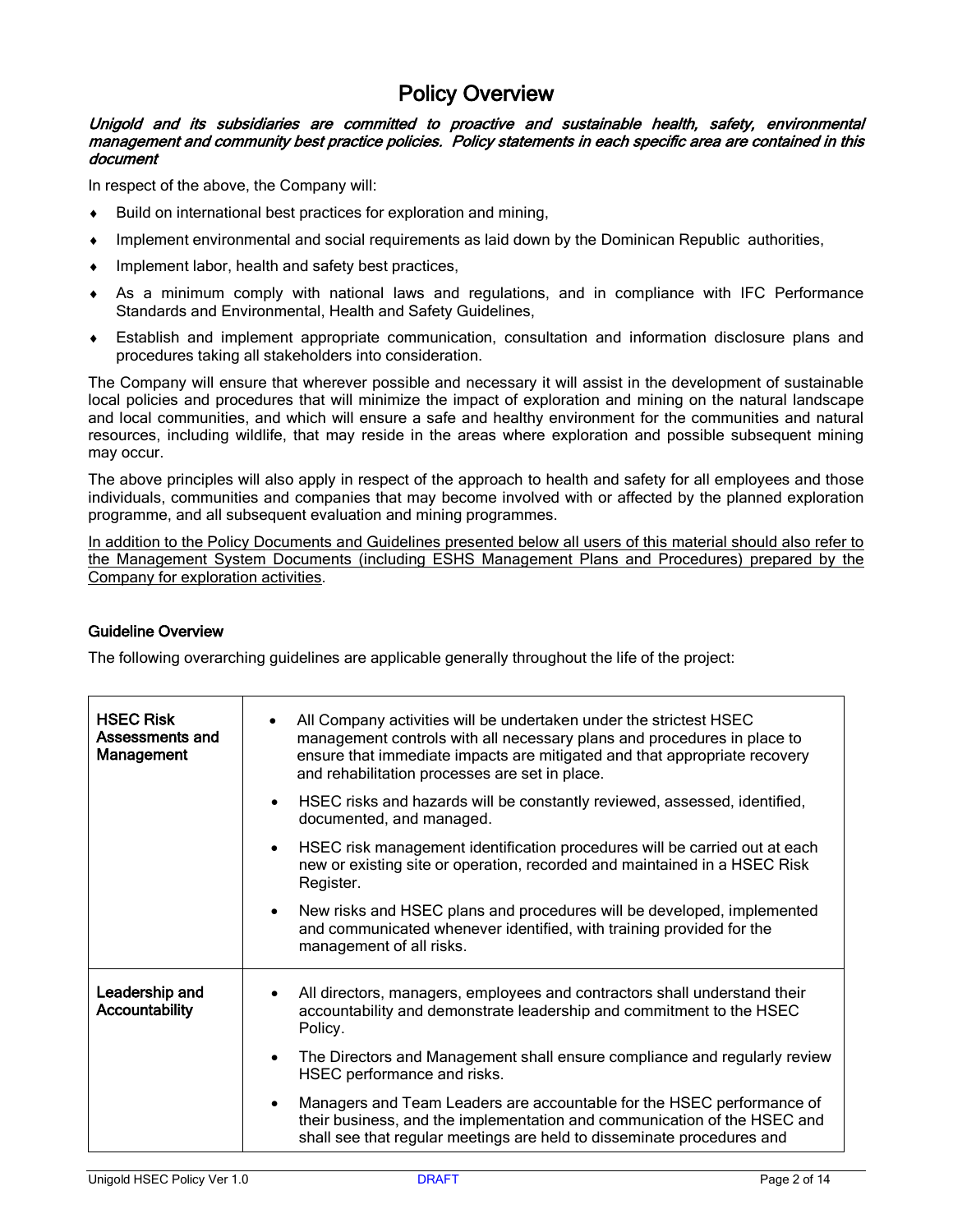|                                                | monitor performance.                                                                                                                                                                                                                                                                                                                                                                                                                                                                                               |
|------------------------------------------------|--------------------------------------------------------------------------------------------------------------------------------------------------------------------------------------------------------------------------------------------------------------------------------------------------------------------------------------------------------------------------------------------------------------------------------------------------------------------------------------------------------------------|
|                                                | Managers and Team Leaders will ensure that all Contractors are informed of<br>$\bullet$<br>procedures and receive clear instructions in respect of HSEC.                                                                                                                                                                                                                                                                                                                                                           |
| Legal<br>Requirements,<br><b>Documentation</b> | All management, staff and Contractors shall ensure that they are familiar and<br>$\bullet$<br>in compliance with all regulation and guidelines (be they State, Local<br>Government and Company) before embarking on any work programme.<br>Directors and Management are responsible for ensuring that systems are in<br>$\bullet$<br>place whereby HSEC procedures are documented, displayed, distributed and<br>that HSEC records are established and maintained, and are accurate, legible,<br>and identifiable. |
| <b>Contractors and</b><br><b>Partners</b>      | The contracting of services, and the purchase, hire or lease of equipment and<br>$\bullet$<br>materials, as well as activities with partners, are carried out so as to minimize<br>any adverse HSEC consequences and, where possible, to enhance<br>community development opportunities.                                                                                                                                                                                                                           |
|                                                | Systems will be set in place to ensure that the HSEC performance of<br>$\bullet$<br>Contractors, suppliers and partners, are compliant with the Company's HSEC<br>policies, and to provide corrective action and economic sanctions for material<br>breaches.                                                                                                                                                                                                                                                      |
|                                                | Contractors and suppliers shall comply with all Company HSEC requirements.<br>$\bullet$                                                                                                                                                                                                                                                                                                                                                                                                                            |
|                                                | Contractors and suppliers shall at all times provide information on the hazards<br>$\bullet$<br>associated with their equipment, products and services.                                                                                                                                                                                                                                                                                                                                                            |
|                                                | All contractors and key suppliers will be subjected to regular monitoring to<br>$\bullet$<br>ensure compliance with the HSEC.                                                                                                                                                                                                                                                                                                                                                                                      |
| Monitoring,<br><b>Audit and Review</b>         | HSEC performance and systems will be monitored, audited and as a<br>$\bullet$<br>minimum annually reviewed by management to identify trends, measure<br>progress, assess compliance, communicate problems and drive continuous<br>improvement.                                                                                                                                                                                                                                                                     |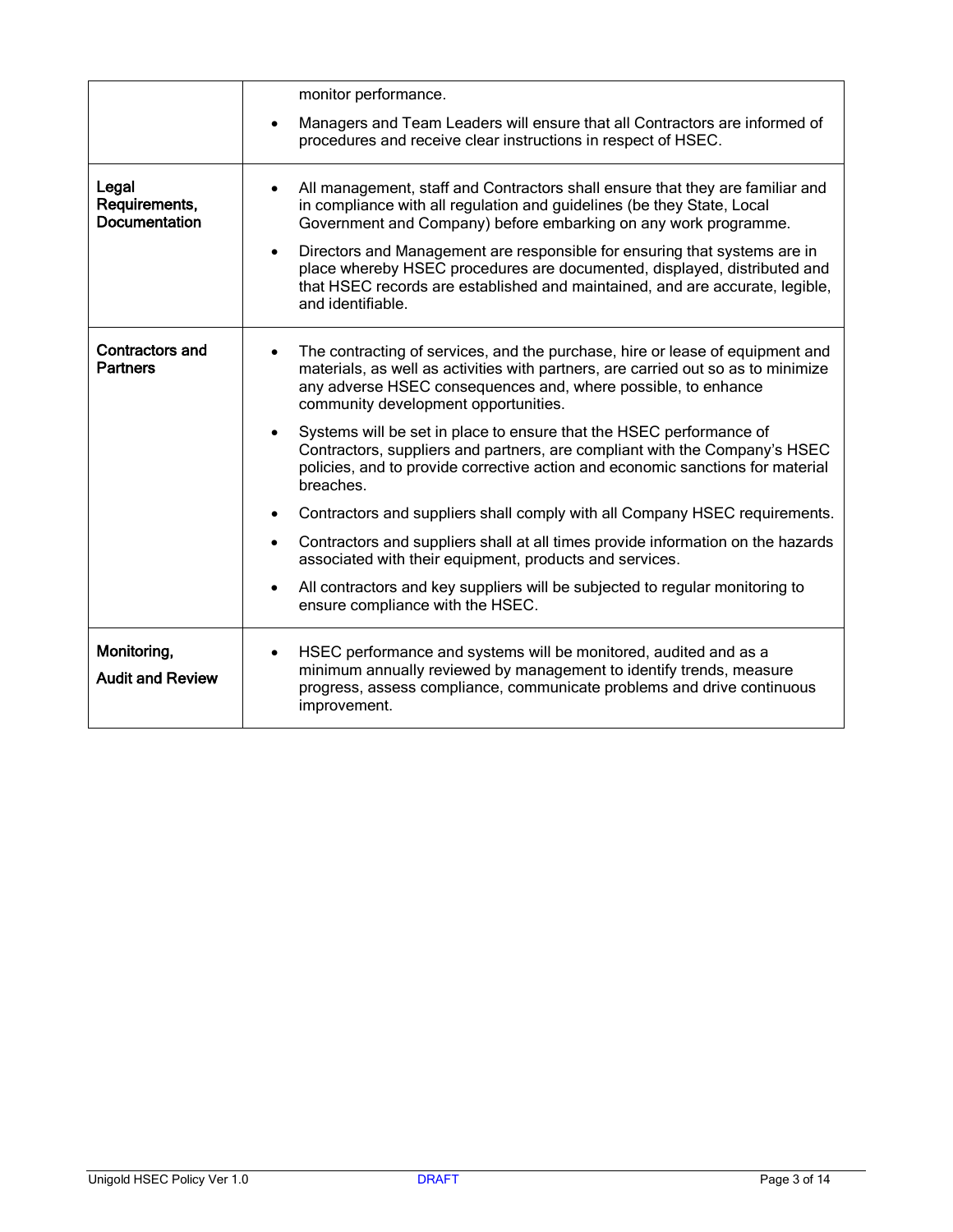## Environmental Policy

#### **Introduction**

The Company believes that good environmental management at every exploration stage, prospect, and mine site, proactive health and safety procedures, transparent interaction with local communities, and implementation of prudent expenditure and business performance, constitutes the foundation for successful exploration and sustainable development.

All Exploration, Prospecting and Evaluation work programmes will be undertaken under the strictest environmental management controls with all necessary management plans and procedures in place to ensure that immediate environmental impacts are mitigated and that appropriate recovery and rehabilitation processes are set in place.

#### Environmental Guidelines for Different Phases of Work

In addition to the guidelines presented above, the Company will follow the following:

| Prospecting<br>and<br><b>Evaluation Stage</b>                                     | Company will avoid damage to, cutting and removal of indigenous trees,<br>$\bullet$<br>spiritual sites, etc.<br>Company will minimize the use and impact of vehicles.<br>$\bullet$<br>Marker pegs will be placed in sensible positions and ensure that these can be<br>$\bullet$<br>removed once work programmes are complete.<br>During soil (loam) and or stream sediment sampling ground disturbance will<br>$\bullet$<br>be minimized and top soil and plant material will be replaced.<br>Ensure that removal of soil and rock material will not lead to adverse surface<br>$\bullet$<br>water impacts and erosion.<br>Company will remove all litter, tape, and plastic material from working areas.<br>$\bullet$                                                                                                                                                                                                                                                                                                                                                                                                                                                                                                                                                                                                                                                    |
|-----------------------------------------------------------------------------------|----------------------------------------------------------------------------------------------------------------------------------------------------------------------------------------------------------------------------------------------------------------------------------------------------------------------------------------------------------------------------------------------------------------------------------------------------------------------------------------------------------------------------------------------------------------------------------------------------------------------------------------------------------------------------------------------------------------------------------------------------------------------------------------------------------------------------------------------------------------------------------------------------------------------------------------------------------------------------------------------------------------------------------------------------------------------------------------------------------------------------------------------------------------------------------------------------------------------------------------------------------------------------------------------------------------------------------------------------------------------------|
| Field<br>Mobilization/De-<br>mobilization<br>Camp<br>Establishment and<br>Removal | Company will consult with all relevant authorities to establish appropriate<br>$\bullet$<br>guidelines and authorizations for ground based surveys.<br>Company will show respect for cultural and ecologically sensitive sites and<br>$\bullet$<br>liaise as above.<br>The Company will minimize and avoid where possible cutting or removal of<br>$\bullet$<br>indigenous trees.<br>Show awareness and understanding when operating in or close to protected<br>$\bullet$<br>areas.<br>Have respect for communities and consult with all Stakeholders beforehand.<br>$\bullet$<br>Use existing camp sites or cleared areas for establishment of camping,<br>$\bullet$<br>parking and processing of field samples.<br>Use existing roads and access and consult with authorities or communities if it<br>$\bullet$<br>is essential to construct new access.<br>Close-off all exits to roads and tracks that may be constructed once the<br>$\bullet$<br>project is complete.<br>Ensure that all fuels and lubricants are stored appropriately and that liners and<br>$\bullet$<br>berms are in place to contain spillages.<br>On completion of programs remove all items, litter and other foreign objects<br>$\bullet$<br>and substances.<br>Rehabilitate, including the smoothing and repair of disturbed areas, and<br>$\bullet$<br>replace topsoil and plant material. |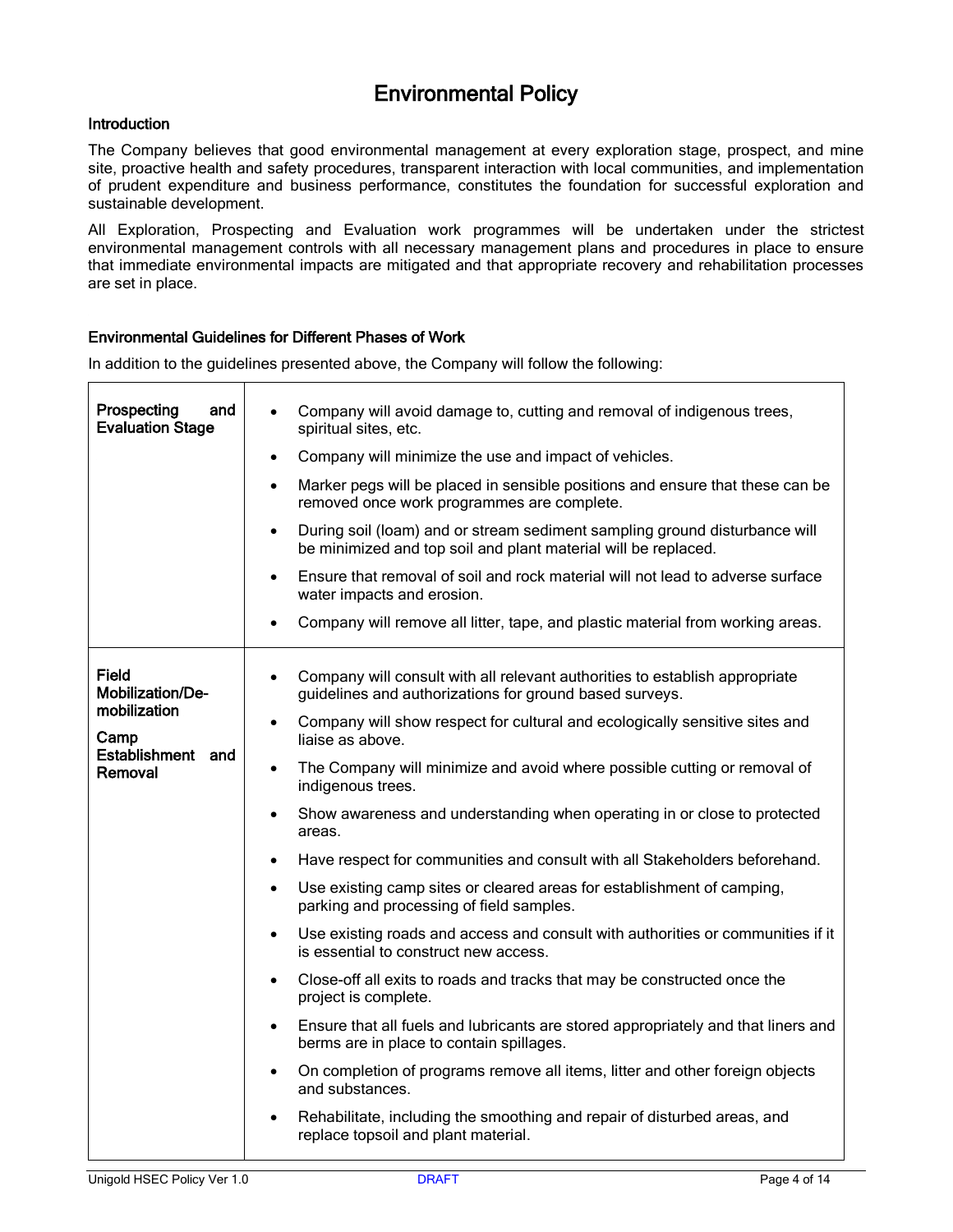|                                                                  | The covering of fuel and oil spills with clean soil and vegetation is not an<br>$\bullet$<br>effective means of rehabilitation.                                                                                                                                                                                                                                                                                                                                                                                                           |
|------------------------------------------------------------------|-------------------------------------------------------------------------------------------------------------------------------------------------------------------------------------------------------------------------------------------------------------------------------------------------------------------------------------------------------------------------------------------------------------------------------------------------------------------------------------------------------------------------------------------|
| <b>Exploration Work &amp;</b><br>Associated<br><b>Activities</b> | An Environmental Impact Assessment ("EIA") process appropriate to the work<br>$\bullet$<br>planned in compliance with IFC's Performance standards will be undertaken<br>prior to ground based exploration.                                                                                                                                                                                                                                                                                                                                |
|                                                                  | The objective of this approach will be to collect baseline information early on,<br>$\bullet$<br>to identify and mitigate impacts during exploration, planning and feasibility<br>work, and to develop mitigation measures appropriate to the nature and scale<br>of activities, to ensure a productive, self sustaining and hazard-free post-<br>exploration environment.                                                                                                                                                                |
|                                                                  | The EIA process will identify and provide possible solutions to address<br>$\bullet$<br>relevant issues for the project such as on: biodiversity, soil, ecology,<br>vegetation and wildlife issues, air quality, noise pollution, water resource<br>utilization and water quality, energy utilization and conservation, solid and<br>liquid waste management, handling, storage and use of hazardous materials<br>(e.g.: fuels and oils), land acquisition, compensation, reclamation of<br>exploration areas and impacts on communities. |
|                                                                  | Environmental, Social and Health and Safety Management plans/Procedures<br>or Action Plans will be formulated in consultation with environmental and<br>mining authorities, local communities, and other stakeholders and these plans<br>will address impacts identified by the EIA process.                                                                                                                                                                                                                                              |
|                                                                  | The Company will not conduct or be associated with any on-ground<br>$\bullet$<br>exploration or operations in National Parks or other designated protected<br>areas.                                                                                                                                                                                                                                                                                                                                                                      |
|                                                                  | The Company will not conduct or be associated with any on-ground<br>exploration or operations which would result in destruction or significant<br>degradation of a critical natural habitat as defined through application IFC PS6<br>(Biodiversity Performance Standard).                                                                                                                                                                                                                                                                |
|                                                                  | The Company will implement a chance finds archaeological procedure in<br>$\bullet$<br>conjunction with the appropriate authorities with respect to archaeological<br>remains discovered during the course of exploration activities.                                                                                                                                                                                                                                                                                                      |

### Environmental Guidelines for Other Activities during Exploration

| <b>Bulk sampling (via</b><br>Open Pitting) | Remove topsoil and plant material to one side and protect topsoil from<br>$\bullet$<br>weathering.                               |
|--------------------------------------------|----------------------------------------------------------------------------------------------------------------------------------|
|                                            | Minimize removal and damage of indigenous trees.<br>$\bullet$                                                                    |
|                                            | Conduct extraction in a systematic fashion and ensure rehabilitation is an<br>$\bullet$<br>integral part of the mine programme.  |
|                                            | Ensure that slimes dams are secure and do not contaminate surface and<br>$\bullet$<br>groundwater.                               |
|                                            | Ensure stability of pit walls.<br>$\bullet$                                                                                      |
|                                            | Ensure that the footprint of the operation is constrained to the minimum<br>$\bullet$<br>possible area.                          |
|                                            | Fill completed sampling excavations, replace rock and other material, and<br>$\bullet$<br>cover with topsoil and plant material. |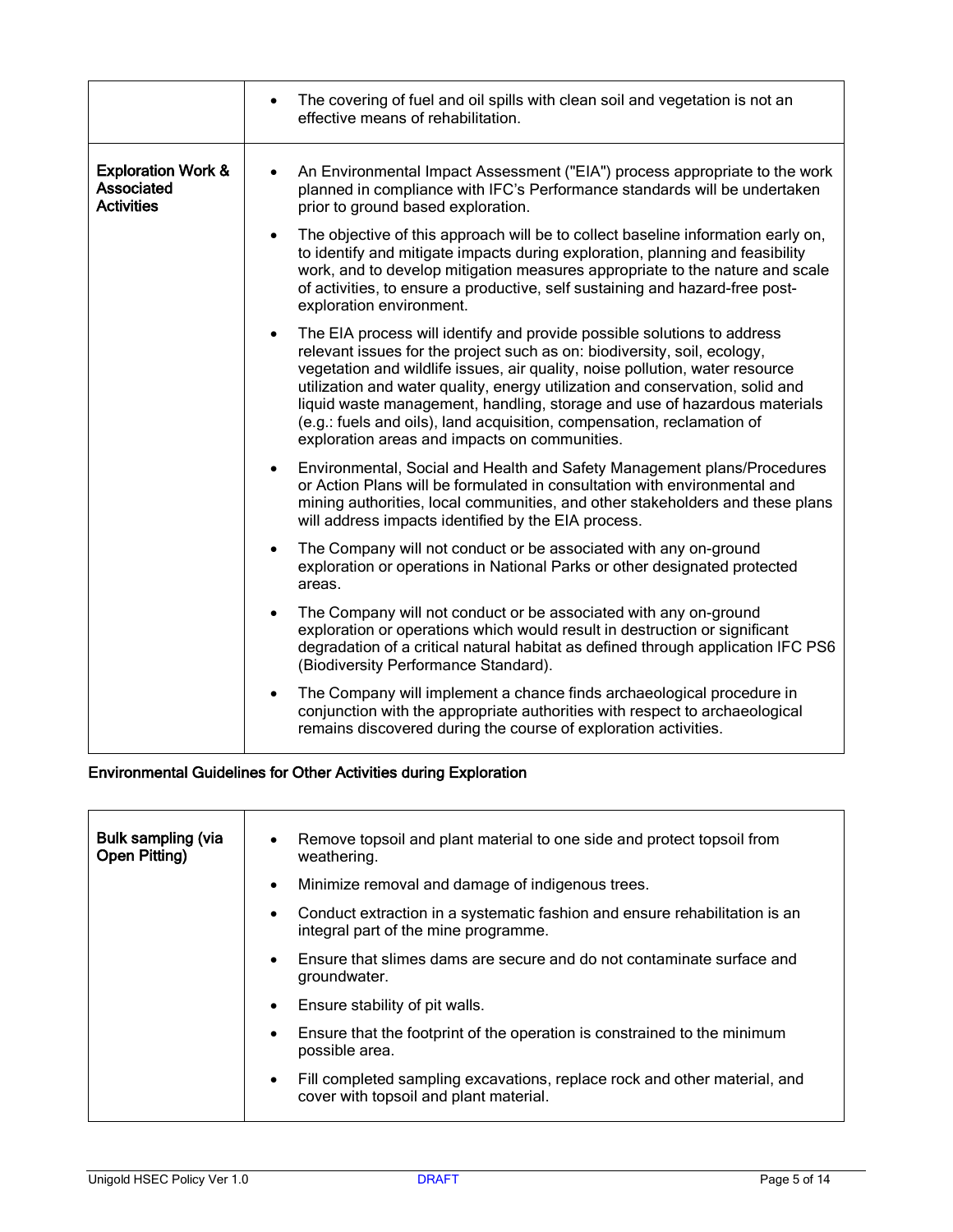| <b>Test Open Cast</b><br>Mining                                              | Ensure stability of pit walls and water storage facilities.<br>$\bullet$<br>Minimize dust emissions, noise, vibration and visual impacts.<br>$\bullet$<br>Prevent adverse surface and ground water impacts.<br>$\bullet$<br>Minimize damage to biodiversity and reduction in land capability.<br>$\bullet$<br>Progressively rehabilitate areas disturbed by mining.<br>$\bullet$ |
|------------------------------------------------------------------------------|----------------------------------------------------------------------------------------------------------------------------------------------------------------------------------------------------------------------------------------------------------------------------------------------------------------------------------------------------------------------------------|
| <b>Test Mineral</b><br>Processing<br><b>Facilities</b>                       | Prevent adverse air quality impacts and minimize dust levels.<br>$\bullet$<br>Minimize use of water and energy.<br>$\bullet$<br>Minimize spillages, waste generation and responsibly dispose of unavoidable<br>$\bullet$<br>wastes.<br>Prevent adverse groundwater and surface water impacts.                                                                                    |
| <b>Solid Process</b><br><b>Waste and Waste</b><br><b>Rock</b>                | Contain seepage of contaminants and pollutants.<br>$\bullet$<br>Prevent flooding and failure of tailings dams.<br>$\bullet$<br>Minimize release of dust.<br>$\bullet$<br>Minimize damage to biodiversity and avoid land alienation.<br>$\bullet$                                                                                                                                 |
| Decommissioning<br>and Closure of<br><b>Exploration</b><br><b>Activities</b> | Conserve and restore biodiversity.<br>٠<br>Prevent adverse surface and groundwater impacts.<br>$\bullet$<br>Ensure long-term stability and viability of rehabilitated surfaces.<br>$\bullet$<br>Manage socio economic issues to minimize adverse socio-economic impacts.<br>$\bullet$                                                                                            |
| Town, Road and<br>Airfield<br>Construction                                   | Consult with authorities and communities to ensure optimization of locality<br>$\bullet$<br>and infrastructure.<br>Minimize dust emissions, nuisance and noise.                                                                                                                                                                                                                  |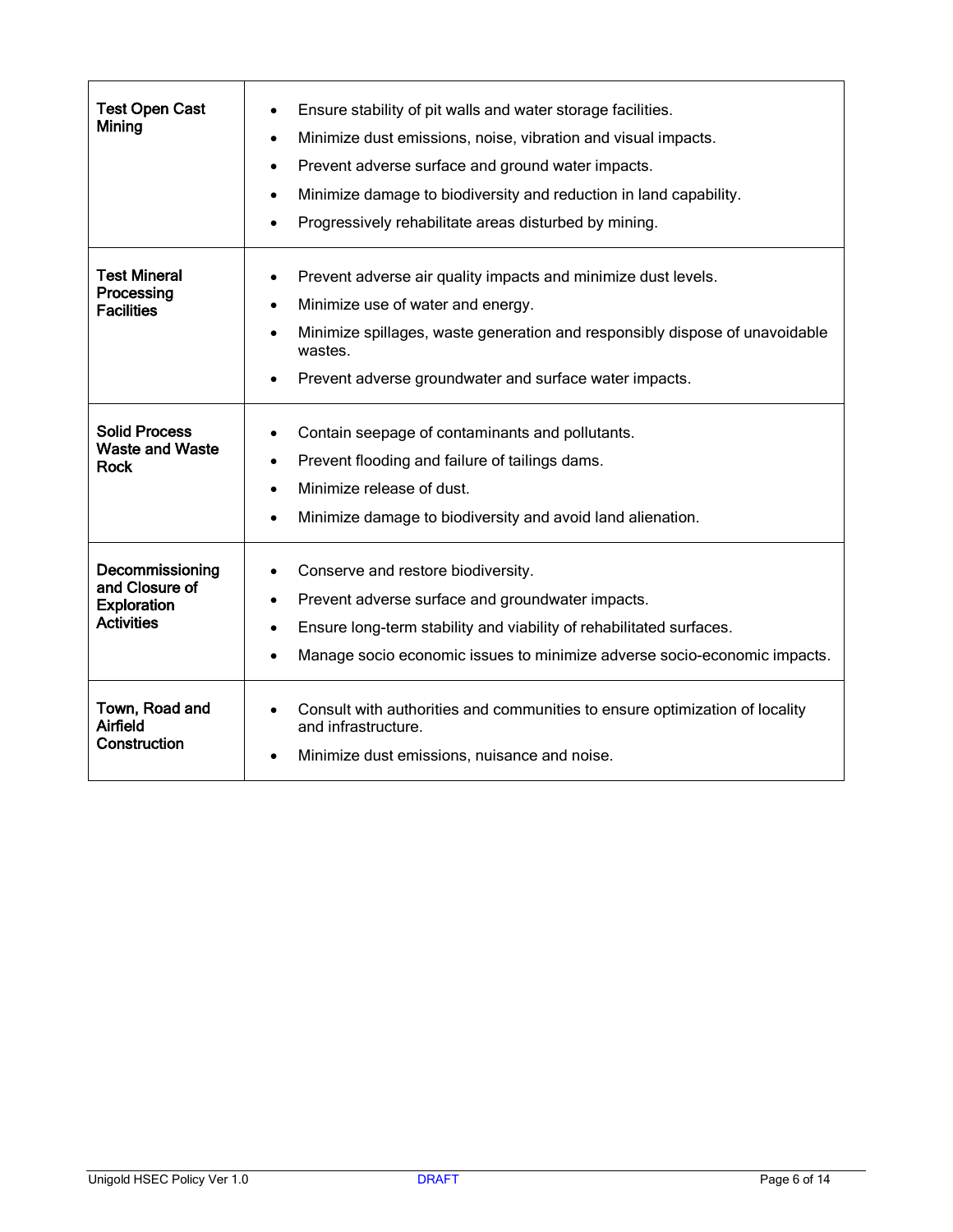# Community Relations, Communication and

## Notification Policy

#### Introduction

Proactive interaction with the stakeholders that the Company's exploration and development programmes may impact upon is considered an important part of the long-term investment that the Company is planning in the Dominican Republic.

The Company recognizes that from the inception of the programme, and as the project progresses it will be important to:

- ♦ communicate and interact proactively with any community and role player that may be affected by its programmes,
- ♦ inform and obtain buy-in on a mutually agreed and consensus based manner with the full range of stake holders that may be impacted upon by exploration, evaluation and development.

In these respects the Company will work actively and transparently with Government authorities, other elected parties, non-governmental organizations, and the communities themselves to ensure that they (the communities) are aware of the activities of the Company, and that the impact on communities is kept to a minimum.

At the point that drilling, evaluation and other such programmes are implemented the Company will endeavour to identify how the impacts of such work on communities can best be managed, and how benefits can best be provided to communities through the activities of the Company.

#### Stakeholder and Community Notification Guidelines

These following Notification Guidelines shall apply to all exploration, prospecting, bulk sampling and mining.

| Management of<br>Impacts                 | Social management plans or Action Plans will be formulated following best<br>practice and in consultation with environmental and mining authorities, local<br>communities, and other stakeholders to address the impacts identified during<br>the EIA process.                                                                                                                                                                                                                                                                                                                                                                                                                                                                                                                                                                                  |
|------------------------------------------|-------------------------------------------------------------------------------------------------------------------------------------------------------------------------------------------------------------------------------------------------------------------------------------------------------------------------------------------------------------------------------------------------------------------------------------------------------------------------------------------------------------------------------------------------------------------------------------------------------------------------------------------------------------------------------------------------------------------------------------------------------------------------------------------------------------------------------------------------|
| <b>Broad Stakeholder</b><br>Consultation | The Company shall notify, communicate and consult with all persons, or<br>$\bullet$<br>groups of persons, external to the operations who may be expected to be<br>affected by or concerned due activities in their areas of residence or<br>livelihood.<br>The Company will ensure that proactive consultation and dialog is maintained<br>$\bullet$<br>at all stages to identify and work with stakeholders to develop strategies that<br>will address their concerns and expectations.<br>Consideration will at all times be given to local context and cultural factors in<br>$\bullet$<br>order to facilitate understanding and informed discussion.<br>The Company will, as appropriate, seek the assistance of independent third<br>$\bullet$<br>parties, facilitators, NGO's and other credible organizations to assist this<br>process. |
|                                          |                                                                                                                                                                                                                                                                                                                                                                                                                                                                                                                                                                                                                                                                                                                                                                                                                                                 |
| <b>Communities</b>                       | The Company will seek regular engagement about issues which may affect<br>$\bullet$<br>communities.                                                                                                                                                                                                                                                                                                                                                                                                                                                                                                                                                                                                                                                                                                                                             |
|                                          | The Company will promote strong relationships with, and enhance the<br>$\bullet$<br>capacities of, those communities where it conducts activities for ongoing<br>periods.                                                                                                                                                                                                                                                                                                                                                                                                                                                                                                                                                                                                                                                                       |
|                                          | Where it is possible, support for community projects will reflect the priorities of<br>$\bullet$<br>local people, sustainability and cost effectiveness.                                                                                                                                                                                                                                                                                                                                                                                                                                                                                                                                                                                                                                                                                        |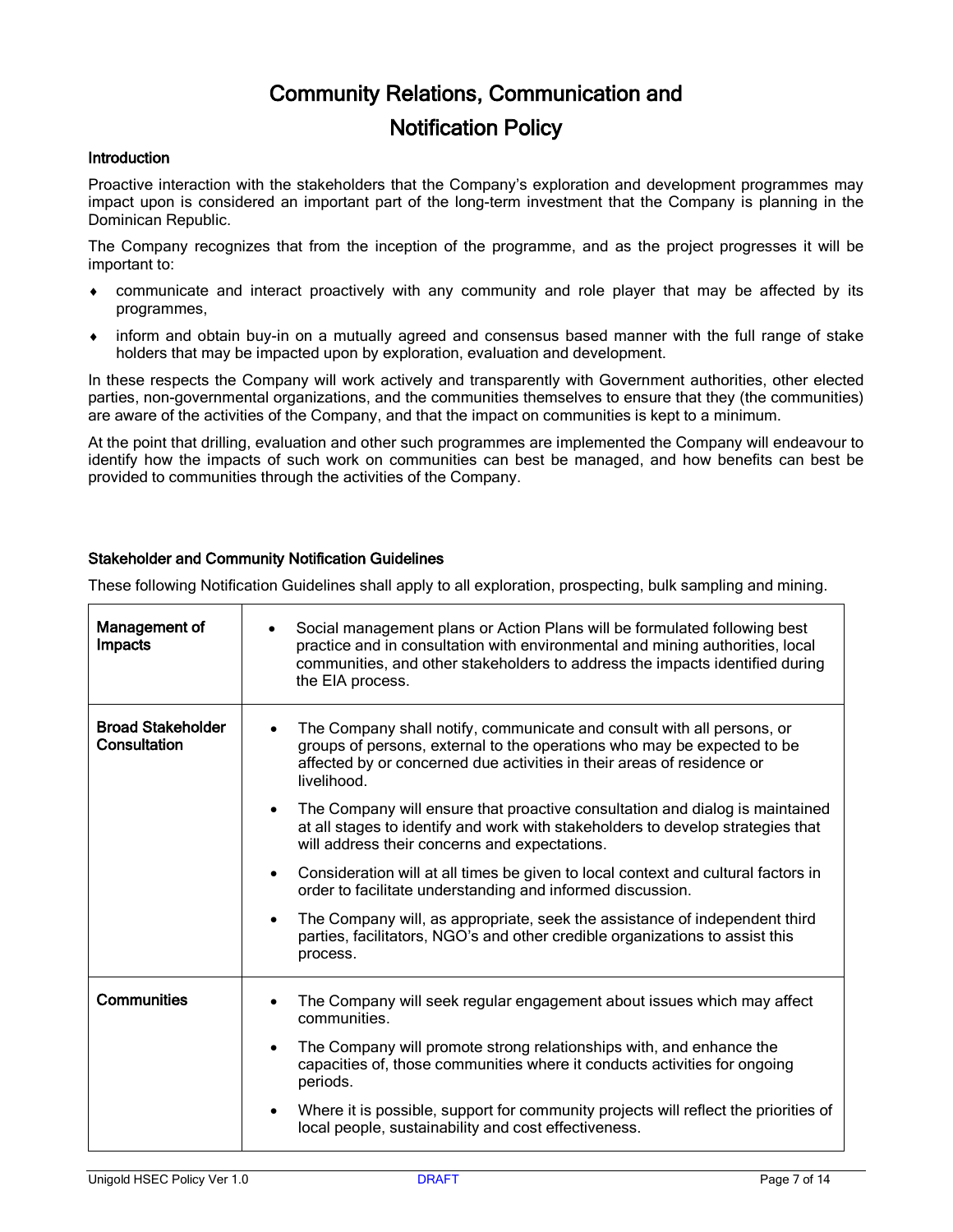| Grievance<br>Management           | The Company will develop a Grievance Management Process and Procedure<br>$\bullet$<br>to address concerns and claims from community stakeholders in a readily<br>manner.                                                                                         |
|-----------------------------------|------------------------------------------------------------------------------------------------------------------------------------------------------------------------------------------------------------------------------------------------------------------|
| Community<br><b>Notification</b>  | The Company will commence a community notification and communication<br>$\bullet$<br>process in advance of activities and will undertake Community Notification as<br>outlined below:                                                                            |
|                                   | The Notification process shall include the following information as a minimum:                                                                                                                                                                                   |
|                                   | General location with reference to specific local landmarks.<br>a)                                                                                                                                                                                               |
|                                   | Estimated survey or work commencement.<br>b)                                                                                                                                                                                                                     |
|                                   | Estimated survey or work duration.<br>C)                                                                                                                                                                                                                         |
|                                   | Invitation to contact with questions or comments.<br>d)                                                                                                                                                                                                          |
|                                   | Client representative contact details.<br>e)                                                                                                                                                                                                                     |
| <b>Government bodies</b>          | The Company respects the laws of the Dominican Republic whilst seeking to<br>$\bullet$<br>observe, within its operations, the universal standards of accountable and<br>equitable human rights practices.                                                        |
|                                   | The Company aims to be and be seen as socially responsible and an investor<br>$\bullet$<br>of choice.                                                                                                                                                            |
| Non-governmental<br>Organizations | The Company aims for constructive relations with relevant non-governmental<br>$\bullet$<br>organizations.                                                                                                                                                        |
|                                   | The input of these organizations is considered important in terms of leading to<br>$\bullet$<br>better practices and increasing our understanding of host communities.                                                                                           |
| <b>Facilitators</b>               | Consideration will be paid to local conditions and where dictated by these<br>$\bullet$<br>local conditions (for example low literacy rates) visits to the local community<br>will occur. The team makeup involved in these visits will include as a<br>minimum: |
|                                   | Company representative familiar with the operation<br>a)                                                                                                                                                                                                         |
|                                   | Translator if needed<br>b)                                                                                                                                                                                                                                       |
| <b>Review and</b><br>Feedback     | The effectiveness of communication, consultation and participation processes<br>٠<br>will be regularly reviewed in collaboration with stakeholders.                                                                                                              |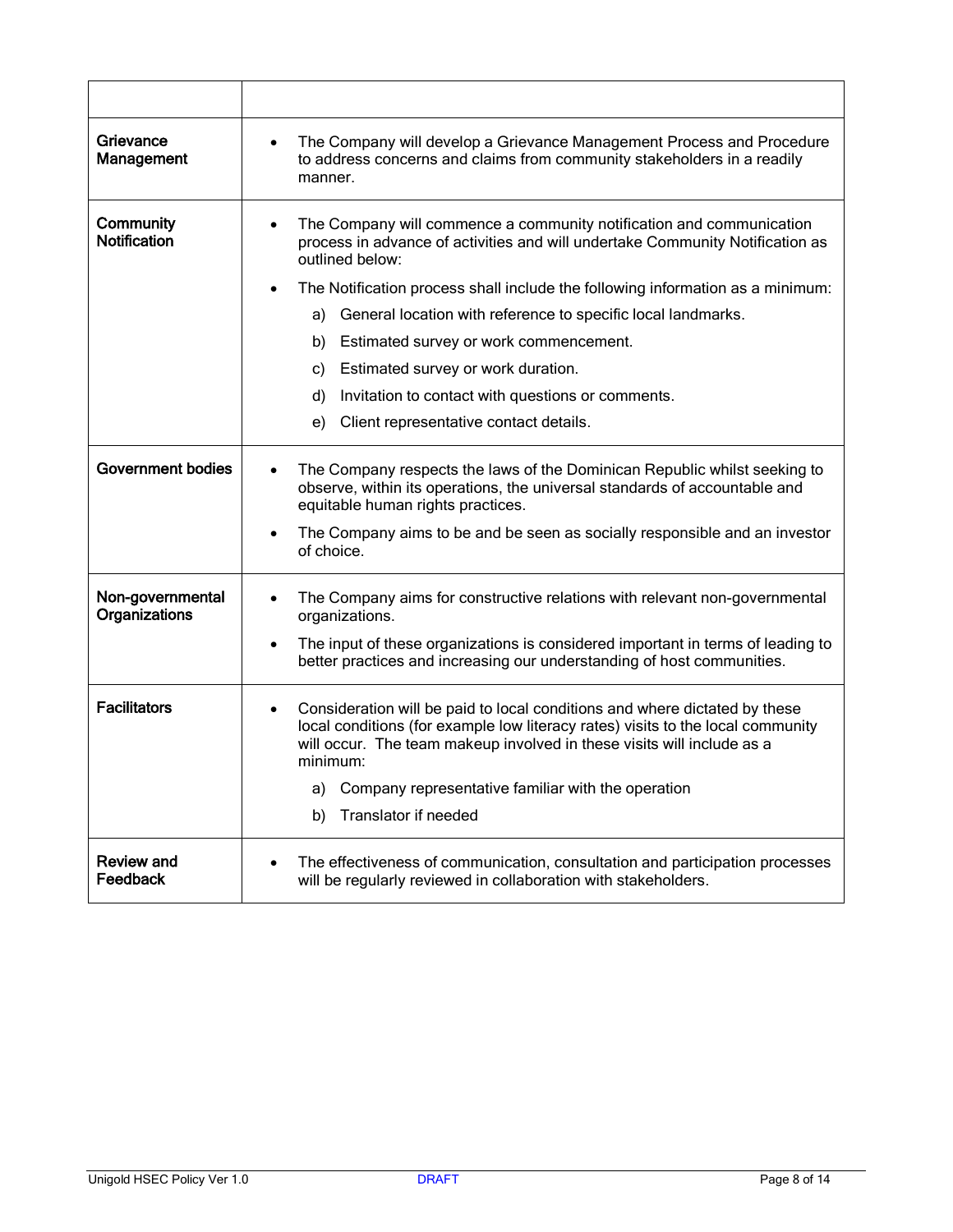# Labour, Health and Safety Policy

#### **Introduction**

The health and safety of its employees, contractors, affected communities and any other role players that may participate and be affected by the activities of Unigold are crucial to the long term success of the company.

The company will establish and maintain a constructive work-management relationship, promote the fair treatment, non-discrimination and equal opportunity of workers.

Every effort will be made through training, peer pressure, regular reviews and briefings, and other procedures to ensure that best practice labor, health and safety policies are implemented and maintained by the company including prompt and in-depth accident and incident investigation and the implementation of the conclusions thereof. And taking measures to prevent child labor and forced labor.

The Company's aim is at all times to achieve zero lost-time injuries (LTI's) and fatalities.

| <b>Risk Management,</b><br><b>HSEC Risk</b><br>Register | Health and Safety risk management identification procedures will be carried<br>$\bullet$<br>out at each new or existing site or operation, recorded and maintained in a<br>Risk Register.                                                                                                                                                     |
|---------------------------------------------------------|-----------------------------------------------------------------------------------------------------------------------------------------------------------------------------------------------------------------------------------------------------------------------------------------------------------------------------------------------|
| Legal<br>Requirements,<br><b>Documentation</b>          | Information regarding worker's rights under national labor and employment<br>$\bullet$<br>law including wages, benefits and terms of conditions should be provided to<br>worker no later than at the time of the employment.                                                                                                                  |
|                                                         | Employees and Contractors understand that they have the right and<br>$\bullet$<br>responsibility to stop or refuse to work in unsafe conditions, and shall bring<br>these conditions to the attention of management immediately.                                                                                                              |
|                                                         | Respect worker's legal rights to form or join worker's organisation without<br>$\bullet$<br>interference and respect collective bargain agreements. Ensure that terms of<br>conditions of employment are in compliance with national law and<br>international labour standards.                                                               |
|                                                         | In case retrenchment becomes necessary the Company will develop a<br>$\bullet$<br>retrenchment plan, consult with relevant stakeholders including workers'<br>representatives, implement a grievance mechanism and implement measures<br>to ensure that the selection of staff being retrenched is based on objective<br>criteria.            |
|                                                         | All employees and contractors are provided with a written contract stating the<br>$\bullet$<br>terms and conditions of employment.                                                                                                                                                                                                            |
|                                                         | Employees and contractors are provided with payslips explaining how salaries<br>and deductions are calculated.                                                                                                                                                                                                                                |
| Employee<br>Grievance<br>Procedure                      | A grievance mechanism shall be developed, implemented, and should be<br>$\bullet$<br>accessible to all employees and contractors. Grievances can be filed on an<br>anonymous basis. All grievances will be replied to within a reasonable amount<br>of time. Grievances and answers are registered by the company to document<br>the process. |
| Awareness,<br>Competence, and<br><b>Behaviour</b>       | Company management and personnel, including all project and site managers<br>$\bullet$<br>shall ensure that they, their staff, contractors and visitors are in good health<br>and able to conduct work requirements in a competent manner.                                                                                                    |
|                                                         | Inductions that address relevant HSEC objectives, hazards, risks, controls<br>$\bullet$<br>and behaviour will be conducted and documented for employees, contractors                                                                                                                                                                          |

#### Health and Safety Guidelines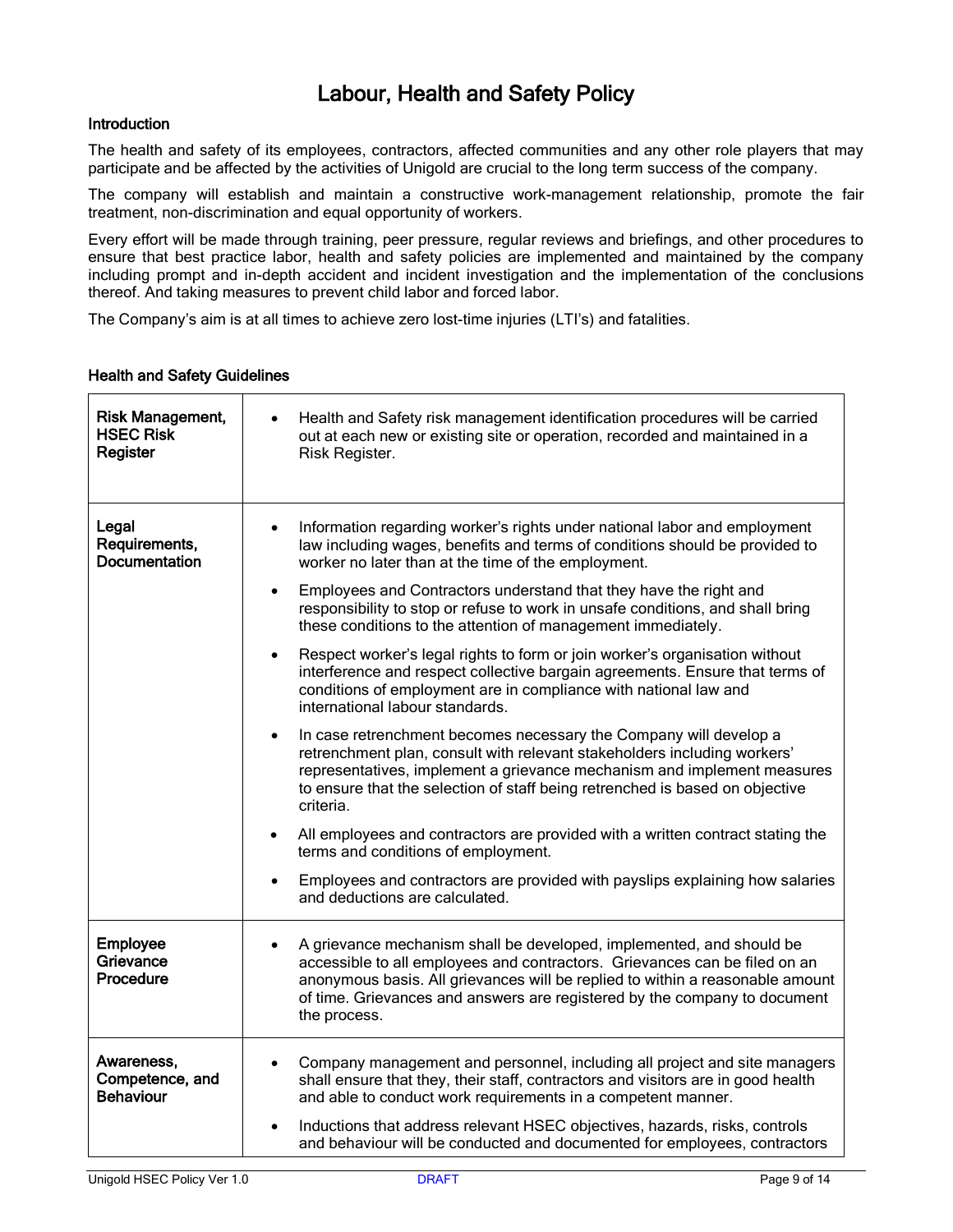|                                                               | and visitors at the commencement of their employment or site visits.                                                                                                                                                                                                                     |
|---------------------------------------------------------------|------------------------------------------------------------------------------------------------------------------------------------------------------------------------------------------------------------------------------------------------------------------------------------------|
|                                                               | Regular re-briefings and training programs shall be held to reinforce HSEC<br>$\bullet$<br>policy and risk management                                                                                                                                                                    |
|                                                               | Cross-cultural training will be undertaken for employees and contractors who<br>$\bullet$<br>interact with peoples from different cultures.                                                                                                                                              |
|                                                               | Implement measures to ensure that all employment decisions (hiring, firing,<br>$\bullet$<br>promotion and training opportunities) are based on non-discriminatory criteria.                                                                                                              |
| Communication,<br><b>Consultation and</b><br>Participation    | Effective communication and consultation shall be maintained between the<br>$\bullet$<br>Directors, management, employees, contractors and other stakeholders.                                                                                                                           |
|                                                               | Employee, contractor and stakeholder participation and feedback is<br>$\bullet$<br>encouraged, and tracking of follow-up actions shall be documented and<br>reviewed.                                                                                                                    |
|                                                               | Open consultation and communication with government, authorities and other<br>$\bullet$<br>organizations will be maintained in order to contribute to the development of<br>public policy, relevant legislation and educational initiatives.                                             |
|                                                               | A Human Resource Policy shall be developed and shall be disseminated to all<br>$\bullet$<br>employees and contractors in their native languages and in an easily<br>understandable version. In case employees are not literate information will be<br>provided through regular meetings. |
|                                                               | All new, reassigned and/or temporary employees and contractors are trained<br>$\bullet$<br>on the principles of the Human Resource Policy.                                                                                                                                               |
| Personal and<br><b>Property Safety and</b><br><b>Security</b> | Employees and contractors will be aware and mindful of potential personal<br>$\bullet$<br>safety and security risks that may be encountered in the local environments in<br>which they may operate, and this will also extend to the use of company<br>facilities and property.          |
|                                                               | Awareness in respect of vehicle high-jacking, theft of personal items, break-<br>$\bullet$<br>ins and other such risks is important and appropriate measures to minimize<br>such risks should be implemented at all times.                                                               |
| Operations,                                                   | <b>Road Travel and Transportation</b>                                                                                                                                                                                                                                                    |
| Inspections and<br><b>Maintenance</b>                         | All personnel shall adhere to road travel regulations and speed limits.<br>$\bullet$                                                                                                                                                                                                     |
|                                                               | All employees, including management and directors, should insofar as<br>$\bullet$<br>possible avoid travelling by road at night and should at all times be particularly<br>mindful of pedestrians and animals on roads and roadsides                                                     |
|                                                               | All personnel vehicles shall contain an automotive type fire extinguisher<br>$\bullet$<br>approved by the HSEC Representative which must be checked regularly and<br>refilled or replaced immediately after use.                                                                         |
|                                                               | A portable fire extinguisher of an approved type and size will be<br>$\bullet$<br>conspicuously mounted on every support truck and heavy equipment.                                                                                                                                      |
|                                                               | Seat belts are to be worn at all times by personnel in vehicles travelling on or<br>$\bullet$<br>off road in Company's area of operations including the site.                                                                                                                            |
|                                                               | Cell phones will not be used by the driver whilst vehicles are in motion, cell<br>$\bullet$<br>phones must not be answered by the driver until a vehicle is stationary.                                                                                                                  |
|                                                               | All personnel should be properly enclosed in vehicles with seat belts and no<br>$\bullet$<br>personnel shall be transported on the back of open vehicles.                                                                                                                                |
|                                                               | Effective means of communication shall be present in each vehicle, especially                                                                                                                                                                                                            |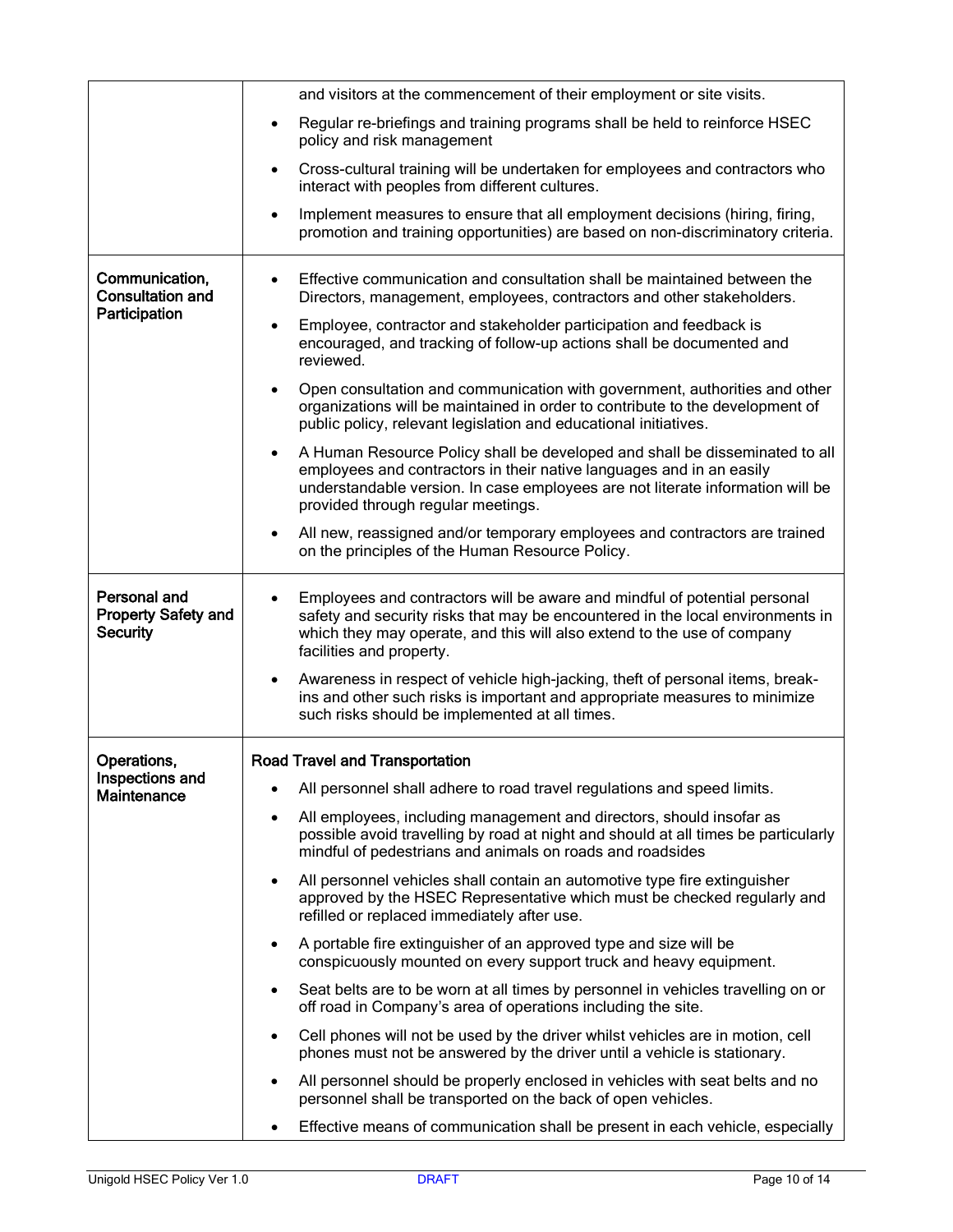| when remote areas are visited.                                                                                                                                                                                              |
|-----------------------------------------------------------------------------------------------------------------------------------------------------------------------------------------------------------------------------|
| Each vehicle shall have a spare wheel. Work and Camp Sites<br>$\bullet$                                                                                                                                                     |
| All sites shall be kept clean and tidy, and equipment and walkways to be kept<br>$\bullet$<br>free of grease, oil and other hazards.                                                                                        |
| All sites shall have appropriate fire extinguishers in obvious locations.                                                                                                                                                   |
| Personnel on Site must be familiar with the location and use of these<br>extinguishers and be trained in their use.                                                                                                         |
| <b>Plant and Equipment</b>                                                                                                                                                                                                  |
| All plant and equipment will be operated, maintained, inspected and tested<br>$\bullet$<br>within the framework of the HSEC policy and risk management procedures.                                                          |
| All machinery, tools, and equipment used in performing work activities shall<br>remain in good and safe operating condition and shall be operated in<br>accordance with safe operating practices.                           |
| All dangerous or moving parts (including but not limited to chains, belts,<br>$\bullet$<br>sprockets, shafts, couplings and clutches) shall be adequately covered with<br>safety guards to prevent accident or injury.      |
| All machinery or equipment to be repaired shall be isolated before repairs are<br>$\bullet$<br>carried out.                                                                                                                 |
| All electrical generators, appliances, fittings, power leads and power tools<br>used at sites will conform to approved specifications/standards, be tested<br>routinely and regularly inspected by a certified electrician. |
| Wooden handles of hand tools, such as axes, sledge hammers, shovels,<br>$\bullet$<br>picks, rakes etc., used in connection with the Services, will be properly<br>secured and free of splinters                             |
| <b>Flammable Materials and Gas Cylinders</b>                                                                                                                                                                                |
| Flammable materials such as diesel, petrol, oils and gas cylinders will be<br>isolated and stored in a cleared designated area.                                                                                             |
| Toxic additives shall be avoided wherever possible.<br>$\bullet$                                                                                                                                                            |
| Oxygen, acetylene, and propane bottles used by staff will be properly secured<br>in an upright position at all times.                                                                                                       |
| Fire extinguishers must be located within safe distances from the above<br>designated areas.                                                                                                                                |
| <b>First Aid and Emergencies</b>                                                                                                                                                                                            |
| First aid kit appropriate for the number of personnel in the area will be<br>provided to every support vehicle.                                                                                                             |
| All personnel must know the location and use of these kits and one person<br>$\bullet$<br>shall be delegated the task of regularly checking and restocking the first aid<br>kits.                                           |
| Emergency communication equipment shall be available at every site or<br>operation.                                                                                                                                         |
| Managers and/or Team Leaders shall conduct regular safety inspections of all<br>machinery, tools, and equipment and immediately report any deficiencies to<br>Management.                                                   |
| Managers, supervisors, and insofar as possible all staff will have completed<br>First Aid training.                                                                                                                         |
| Recruitment                                                                                                                                                                                                                 |
|                                                                                                                                                                                                                             |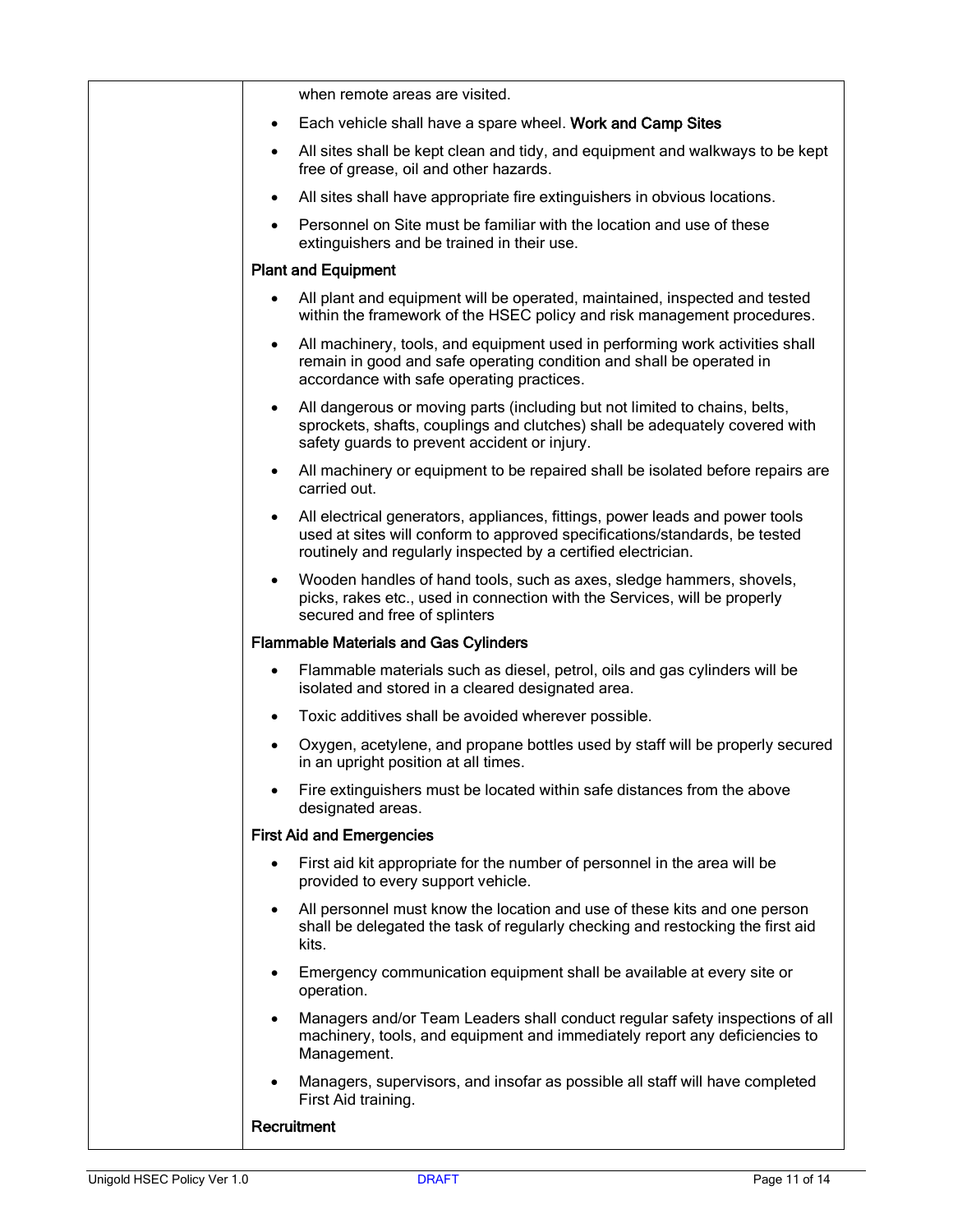|                                                | When recruiting new employees verify that they are at least 18 years old by<br>$\bullet$<br>checking their identification documents.                                                                                                                    |
|------------------------------------------------|---------------------------------------------------------------------------------------------------------------------------------------------------------------------------------------------------------------------------------------------------------|
|                                                | The Company will not retain the original identification documents of any of the<br>$\bullet$<br>employees.                                                                                                                                              |
| <b>Incident Reporting</b><br>and Investigation | Personnel injury or lost time accidents and/or material damage or losses<br>which cause stoppage of normal operations shall be reported, documented,<br>investigated and analysed in a timely manner according to specified<br>procedures.              |
|                                                | Incidents with potential for similar consequences as above shall be reported<br>$\bullet$<br>and documented in a similar manner.                                                                                                                        |
|                                                | Corrective and preventive actions shall be taken and lessons shared<br>$\bullet$<br>documented and disseminated among staff.                                                                                                                            |
| <b>Crisis and</b><br>Emergency                 | Procedures and resources will be in place to effectively respond to crises and<br>$\bullet$<br>emergency situations.                                                                                                                                    |
| Management                                     | It shall be the responsibility of management and team leaders to ensure that<br>$\bullet$<br>all employees and contractors are fully aware of all emergency procedures.                                                                                 |
|                                                | All employees and Contractors must ensure that they are made aware of<br>$\bullet$<br>procedures and acknowledge this.                                                                                                                                  |
|                                                | Company shall engage with nearby communities to inform them and raise<br>awareness on potential emergencies and emergency response actions.                                                                                                             |
| Monitoring,<br><b>Audit and Review</b>         | HSEC performance and systems will be monitored, audited and reviewed by<br>management to identify trends, measure progress, assess compliance,<br>communicate problems and drive continuous improvement.                                                |
| Occupational<br><b>Health</b>                  | Employees and Contractors will be assessed for their fitness for work and<br>$\bullet$<br>protected from health hazards associated with their work.                                                                                                     |
|                                                | Occupational health and hygiene assessments, and ongoing medical<br>$\bullet$<br>surveillance programmes, will be conducted for all occupations, tasks, and<br>work environments, consistent with exposure risk, as identified in the Risk<br>Register. |
|                                                | Employees will have access to adequate medical and first aid services as<br>appropriate to the location and nature of operations.                                                                                                                       |
|                                                | Contractors will ensure that their staff are adequately protected in terms of<br>$\bullet$<br>health and medical requirements.                                                                                                                          |
|                                                | The Company will promote an approach whereby it encourages employees<br>$\bullet$<br>and contractors to undergo assessment to ensure their fitness for work. Any<br>information or medical records will be kept confidential.                           |
| <b>HIV-AIDS</b>                                | The Company at all times supports and implements HIV-AID's and other<br>infectious disease awareness programmes.                                                                                                                                        |
|                                                | Community health issues associated with the Company's operations are<br>identified and managed insofar as this is possible.                                                                                                                             |
|                                                | If appropriate, where possible and working in conjunction with local/NGO<br>health organizations voluntary HIV - AIDS testing and counselling<br>programmes may be made available to all employees and Contractors and<br>their staff.                  |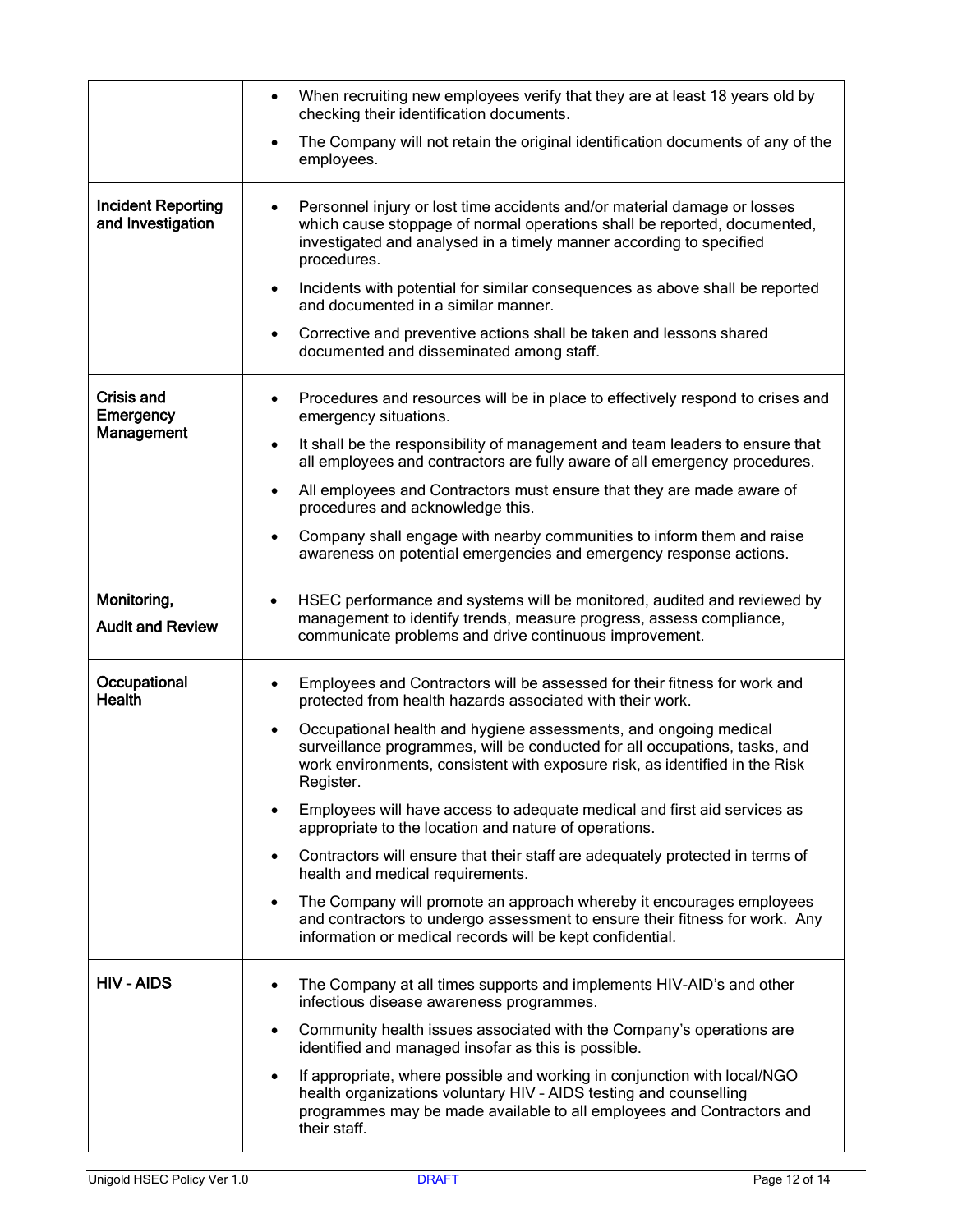| General | The Company promotes and encourages a safe and healthy lifestyle amongst<br>staff, contractors, communities and individuals which it either employs,<br>contract or interacts with. |
|---------|-------------------------------------------------------------------------------------------------------------------------------------------------------------------------------------|